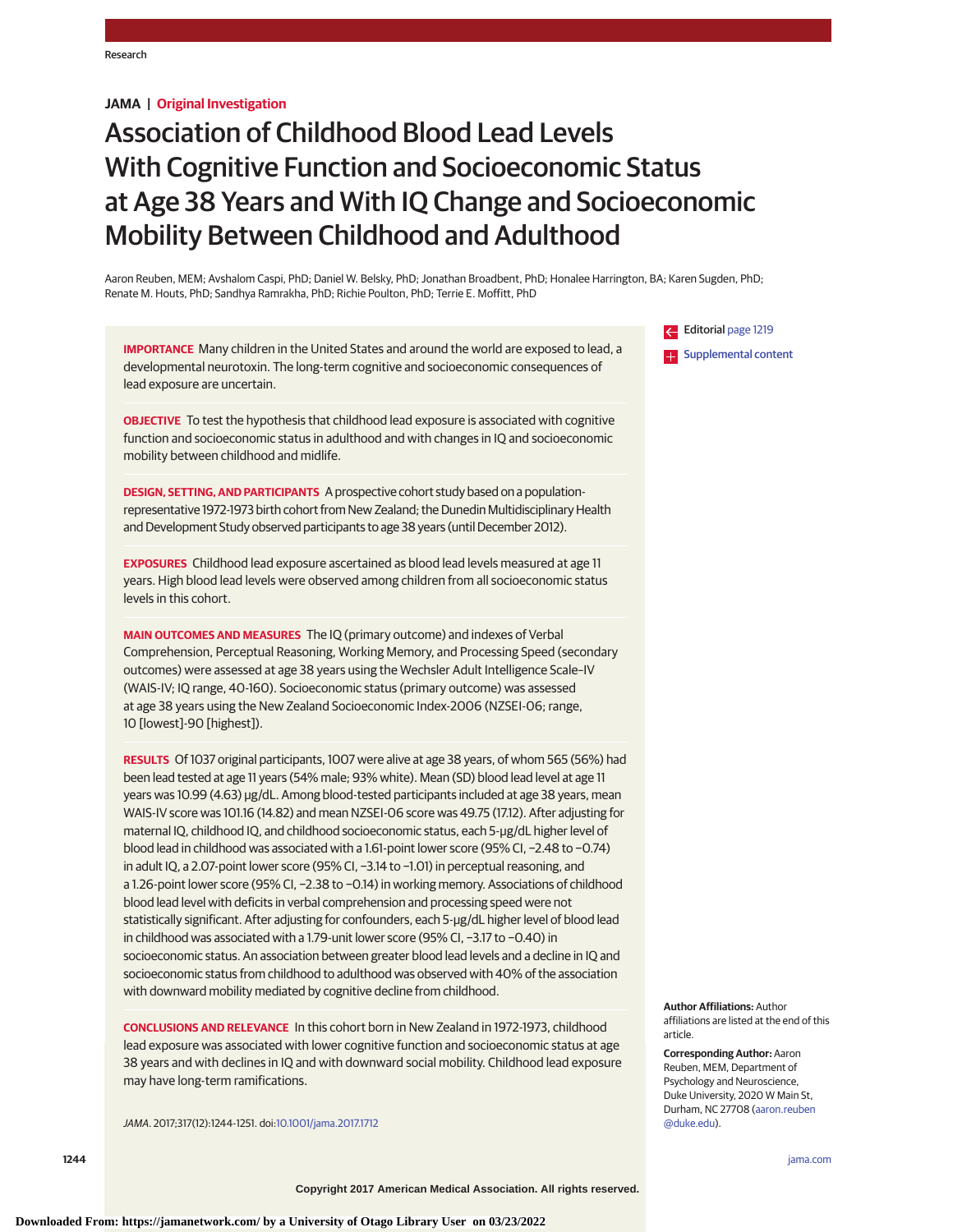ead is a ubiquitous pollutant. Policies that eliminated<br>lead from paint and gasoline were thought to have eliminated lead from most communities in the developed<br>world. But the water crisis in Elimi. Michigan has triggered lead from paint and gasoline were thought to have elimiworld. But the water crisis in Flint, Michigan has triggered renewed concern about lead poisoning.<sup>1</sup> Inhabitants of many US cities are still exposed to high lead levels.<sup>2</sup>

Exposure to lead in childhood may adversely affect brain health and disrupt cognitive development.<sup>3</sup> It is unknown if this disruption results in cognitive decline and altered socioeconomic trajectories by midlife, yet young adults with histories of childhood lead exposure have been reported to have lowered intellectual function<sup>4,5</sup> and altered brain structure,<sup>6,7</sup> suggesting that cognitive impairment persists at least to young adulthood. Few studies have yet documented longer-term cognitive consequences of childhood lead exposure, and none appear to have evaluated socioeconomic repercussions, apart from 1 study of highly exposed, leadpoisoned children.<sup>8</sup> To our knowledge, the longest-term cognitive follow-ups have been to age 30 years in a cohort too small (N=43) to adequately detect associations after adjusting for potential confounders.<sup>9</sup>

The Dunedin Multidisciplinary Health and Development Study observed a population-representative cohort of children born in New Zealand in 1972-1973. The most recent assessment included cognitive and socioeconomic evaluations and was completed when participants were 38 years old. In the 1970s and 1980s, lead exposures in New Zealand cities were consistently higher than international standards, largely due to poor air quality related to motor vehicle emissions.<sup>10</sup> Consequently, childhood blood lead levels in the Dunedin cohort were similar to those of other cohorts tested in the early 1980s from larger developed cities.<sup>11,12</sup> However, unlike with other cohorts,<sup>13,14</sup> a social gradient in lead exposure was not observed. This provided an opportunity to test the hypothesis that childhood lead exposure is associated with cognitive impairment and downward socioeconomic mobility by midlife without having to disentangle such exposure from correlated socioeconomic disadvantages. Analyses also tested whether the association between blood lead levels and downward social mobility was mediated by cognitive decline.

# Methods

## Study Design and Population

Participants are members of the Dunedin Multidisciplinary Health and Development Study, a longitudinal investigation of health and behavior in a birth cohort. The full cohort comprises all individuals born between April 1972 and March 1973 in Dunedin, New Zealand, who were eligible based on residence in the province and who participated in the first assessment at age 3 years. The cohort represented the full range of socioeconomic status in the general population of New Zealand's South Island.<sup>15</sup> On adult health, the cohort matches the New Zealand National Health and Nutrition Survey on key health indicators (eg, body mass index, smoking status, visits to a physician).<sup>15</sup> The cohort is primarily

#### **Key Points**

**Question** Is childhood lead exposure associated with cognitive and socioeconomic outcomes in adults in a country where the degree of childhood lead exposure was not related to socioeconomic status?

**Findings** In 565 New Zealanders observed for 4 decades, lead exposure in childhood was significantly associated with lower cognitive function and socioeconomic status at age 38 years. Greater childhood lead exposure was also associated with greater declines in IQ from childhood to adulthood and greater declines relative to parents in occupational socioeconomic status.

**Meaning** Childhood lead exposure was associated with long-term cognitive and occupational ramifications.

white; fewer than 7% self-identify as having ancestry that is not white, which matches the demographics of the South Island.15 Assessments were carried out at birth and ages 3, 5, 7, 9, 11, 13, 15, 18, 21, 26, 32 years, and the most recent data collection was completed in December 2012 at age 38 years. Written informed consent was obtained from cohort participants and study protocols were approved by the institutional ethical review boards of the participating universities.

#### Measurement of Childhood Blood Lead Levels

Approximately 30 mL of venous blood was collected from each 11 year old who participated in the assessment (carried out at the research unit) and who freely agreed to give blood; 579 of the 803 children (72%) in attendance agreed to give blood. An additional 122 children, aged 11 years and tending to live outside city limits, were assessed in their schools, where blood could not be drawn. Whole blood samples were analyzed through graphite fumance atomic absorption spectrophotometry. Blood lead level is reported in micrograms per deciliter (1μg/dL=0.0483μmol/l). Details on the method of blood collection, division, storage, quality assurance, and analysis procedures have been described previously.11,12

#### Measurement of Cognitive Functioning

Cognitive performance in adulthood was a primary outcome. It was assessed using the Wechsler Adult Intelligence Scale-IV (WAIS-IV; score range, 40-160) at age 38 years.<sup>16</sup> The WAIS-IV generates the overall full-scale IQ, and in addition, 4 WAIS-IV indexes assess abilities that make up the IQ and were considered secondary outcomes: Verbal Comprehension, Perceptual Reasoning, Working Memory, and Processing Speed. Cognitive performance in childhood was assessed using the Wechsler Intelligence Scale for Children-Revised (WISC-R; score range,  $40-160$ )<sup>17,18</sup> at ages 7 and 9 years (measured prior to blood lead evaluation at age 11 years) and averaged.

#### Measurement of Socioeconomic Status

Socioeconomic status in adulthood was a primary outcome. Socioeconomic status was assigned based on each participant's current occupation at age 38 years. The New Zealand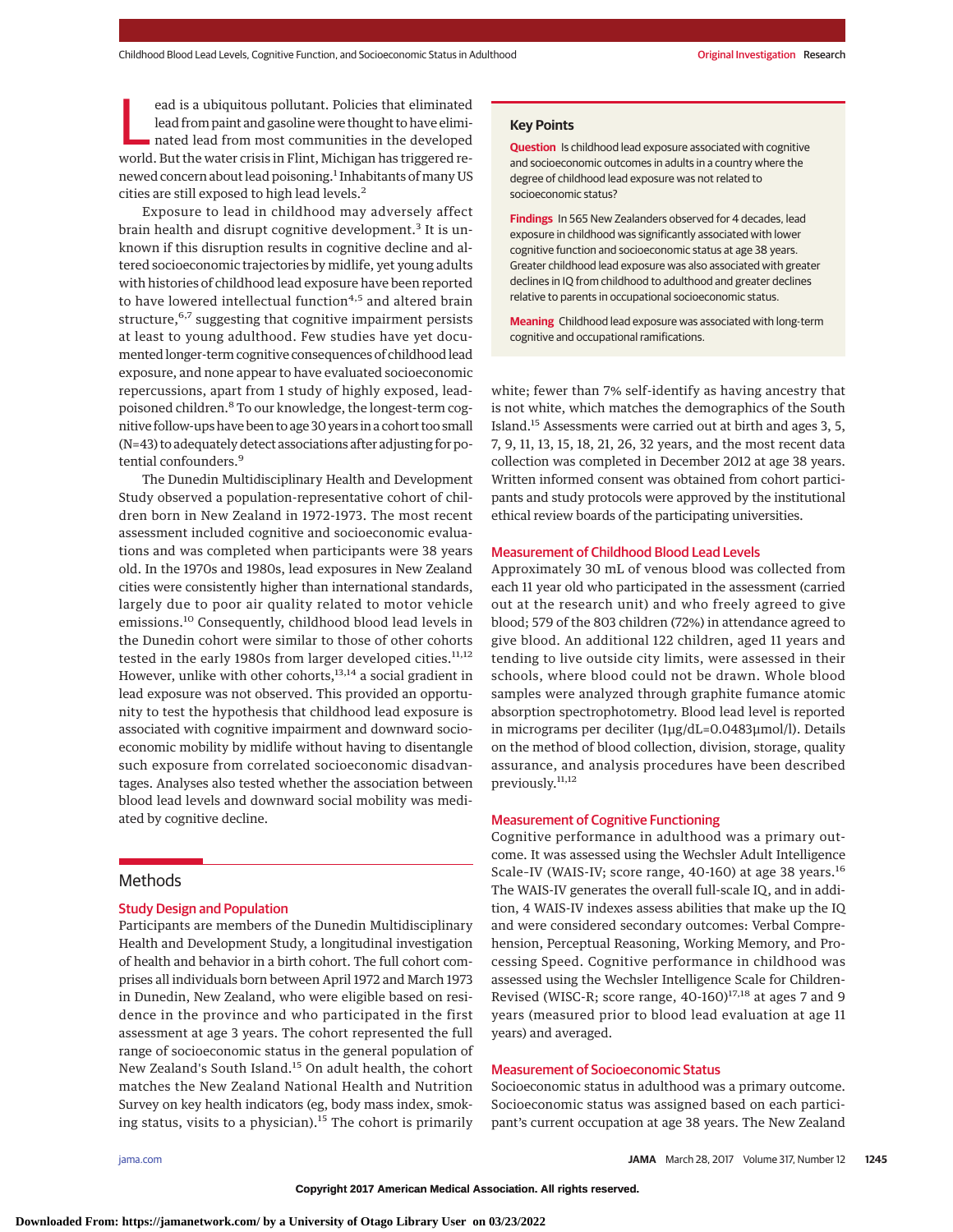Socioeconomic Index (NZSEI-06) codes each occupation based on its associated education level and income in the NZ Census.<sup>19</sup> Socioeconomic status for 19 unemployed participants was assigned based on their most recent occupation in their thirties, and socioeconomic status for 14 homemakers was imputed from their education following the NZSEI-06 algorithm (score range, 10 [low status]-90 [high status]). The NZSEI-06 scores are further grouped into 6 socioeconomic status groups.<sup>19</sup> Examples of occupations in the 6 groups include medical practitioner (NZSEI code 90; group 6), engineering professional (code 66; group 5), database administrator (code 59; group 4), personal assistant (code 44; group 3), office cashier (code 28; group 2), and fish filleter (code 23; group 1). Childhood socioeconomic status was defined as the mean of the highest occupational status level of either parent across study assessments from the participants' birth through age 15 years, measured using the Elley-Irving scale<sup>20</sup> (the forerunner of NZSEI), which also assigned occupations into 1 of 6 socioeconomic status groups (6 indicates professional; 1 indicates unskilled laborer).<sup>20</sup> A continuous measure was not available when childhood socioeconomic status was measured.

#### Statistical Analysis

First, sample descriptive statistics were generated for the sample as a whole and separately for study members with and without blood lead data. Differences between those with and without blood lead data were examined using *t* tests or  $\chi^2$  tests as appropriate. Pearson correlations between all study variables were calculated using standard procedures (PROC CORR) in SAS version 9.3.

Second, the association between childhood blood lead levels and adult outcomes was tested using ordinary leastsquares multiple regression. The 2 prespecified primary outcome variables were adult IQ (WAIS-IV) and adult socioeconomic status (NZSEI-06). Each outcome was examined using a sex-adjusted model (outcome was regressed on childhood blood lead levels and sex) and a fully adjusted model (outcome was regressed on childhood blood lead levels and the following covariates: sex, childhood IQ, maternal IQ [assessed via the Science Research Associates verbal  $test<sup>21</sup>$  administered to the study mothers when the participants were 3 years old], and childhood socioeconomic status). The goal of the fully adjusted model was to evaluate the association between childhood blood lead levels and adult IQ and socioeconomic status using an analysis of covariance model of IQ and socioeconomic status change. Lead level was analyzed as a continuous measure; however, it is presented in 5-μg/dL units, the current reference level for clinical attention and therefore a measure that is meaningful to clinicians and policymakers. Moreover, 5 μg/dL represents approximately 1 standard deviation of blood lead level in the cohort. We also compared mean primary outcomes for participants with childhood blood lead levels above the historic international level of concern during their childhood (>10  $\mu$ g/dL) vs below.<sup>22</sup>

Prespecified exploratory analyses tested associations between childhood blood lead level and the 4 constituent abilities making up the IQ. No adjustments were made for the 4 multiple comparisons of secondary outcomes; these results should be interpreted as exploratory.

Only participants who had complete data on all covariates for each outcome were included in each model; no data were imputed. For adult IQ, 533 (94%) participants were analyzed; for adult socioeconomic status, 541 (96%) participants were analyzed.

Third, in addition to the analysis of covariance, for illustrative purposes, change in IQ from childhood to adulthood as well as socioeconomic mobility were evaluated using change scores. Childhood IQ was subtracted from the adult IQ with both IQs measured on matched scales. IQ decline, relative to cohort norms, was indicated using negative scores. Childhood (ie, parental) socioeconomic status was subtracted from adult socioeconomic status with both variables measured on matched 6-category scales.<sup>19,20</sup> Downward mobility was indicated using negative scores.

Fourth, whether cognitive decline from childhood to adulthood mediated the association between childhood blood lead levels and downward change in socioeconomic status was tested. Ordinary least-squares regression was used to estimate a single-mediator model using the Sobel test $23$  to estimate the significance of the mediation effect (see eFigure in the [Supplement\)](http://jama.jamanetwork.com/article.aspx?doi=10.1001/jama.2017.1712&utm_campaign=articlePDF%26utm_medium=articlePDFlink%26utm_source=articlePDF%26utm_content=jama.2017.1712).

Sensitivity analyses were conducted repeating all statistical analyses after subjecting the lead measure to a logarithmic transformation and a correction for hematocrit levels,  $24$ and after incorporating 2 additional covariates into the fully adjusted analysis of covariance: maternal smoking during pregnancy (assessed via maternal interview) and child birthweight (from hospital records).

Analyses were conducted using SAS version 9.3. Regression coefficients refer to dose increments of 5 μg/dL in childhood blood lead level. The threshold for statistical significance was 2-tailed, *P* value of less than .05.

# Results

Of 1037 participants in the original cohort, 1007 were still alive at age 38 years, 565 (56%) of whom had been lead tested at age 11 years (303 [54%] male; 525 [93%] white). Participants alive at age 38 years with childhood blood lead data (n=565) and without childhood blood lead data (n=442) did not differ to a statistically significant extent from each other in terms of their mothers' IQ scores or their social class origins, but those without blood lead data did have lower mean childhood IQ scores as a group (98.91 vs 101.01; difference for children without blood lead data vs with blood lead data, −2.10 [95% CI, −3.99 to −0.19]; *P*=.03; [Table 1]). Children not tested at the unit tended to live outside city limits and such nonurban residents tended to have marginally lower IQ scores.<sup>25</sup> Correlations among primary study variables are shown in Table 2.

Childhood blood lead levels ranged from 4 to 31 μg/dL (mean [SD], 10.99 [4.63]). There were 259 participants (46%) with blood lead levels above the historic international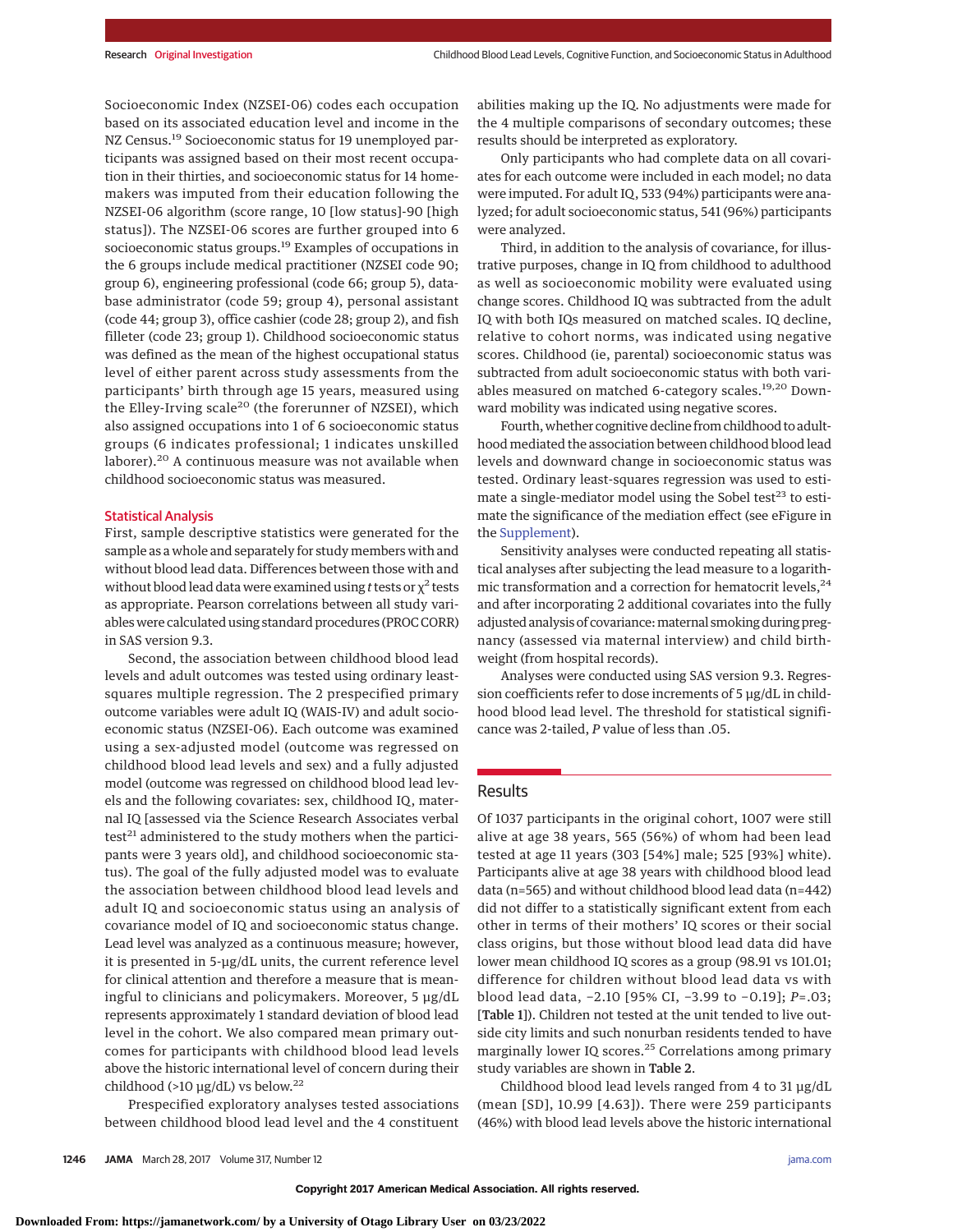#### Table 1. Comparison of Participants With and Without Lead Data at Age 11 Years on Primary Study Variables

|                                               |                                  |                |                                                  | Alive at Age 38 Years |                                              |               |                     |
|-----------------------------------------------|----------------------------------|----------------|--------------------------------------------------|-----------------------|----------------------------------------------|---------------|---------------------|
|                                               | <b>Full Sample</b><br>$(N=1037)$ |                | <b>Lead Data</b><br>at Age 11 Years<br>$(n=565)$ |                       | No Lead Data<br>at Age 11 Years<br>$(n=442)$ |               | P Value<br>for Lead |
|                                               | No.                              | Mean (SD)      | No.                                              | Mean (SD)             | No.                                          | Mean (SD)     | vs No Lead          |
| Male, No.                                     | 535 <sup>a</sup>                 |                | 303 <sup>a</sup>                                 |                       | 214 <sup>a</sup>                             |               | .10                 |
| Childhood blood lead level                    |                                  |                | 565                                              | 10.99(4.63)           |                                              |               |                     |
| Maternal verbal IO <sup>b</sup>               | 1011                             | 39.75 (14.77)  | 557                                              | 40.41 (14.22)         | 425                                          | 39.19 (15.42) | .20                 |
| WISC-R childhood full-scale IQ                | 986                              | 100.00 (15.00) | 563                                              | 101.01 (14.22)        | 398                                          | 98.91 (15.53) | .03                 |
| Childhood socioeconomic status <sup>c</sup>   | 1031                             | 3.75(1.14)     | 563                                              | 3.80(1.12)            | 438                                          | 3.69(1.17)    | .13                 |
| WAIS-IV full-scale IQ at age 38 y             | 942                              | 100.00 (15.00) | 542                                              | 101.16 (14.82)        | 400                                          | 98.43 (15.11) | .006                |
| Socioeconomic status at age 38 y <sup>c</sup> | 953                              | 48.83 (17.11)  | 550                                              | 49.75 (17.12)         | 403                                          | 47.58 (17.03) | .05                 |

Abbreviations: NZSEI-06, New Zealand Socioeconomic Index-2006; WAIS-IV, Wechsler Adult Intelligence Scale-IV; WISC-R, Wechsler Intelligence Scale for Children-Revised. <sup>a</sup> The number of males comprises 51.7% of the full sample, 53.6% of participants b Maternal verbal IQ was assessed using the Thurstone scale, which is not scaled to a mean of 100.

<sup>c</sup> Socioeconomic status was assessed in childhood using the Elley-Irving scale (range 1 [lowest]-6 [highest]) and at age 38 years using the NZSEI-06 (range 10 [lowest]-90 [highest]).

with lead data at age 11 years, and 44.8% of participants with no lead data at age 11 years.

| Variable                                                                                                                                       | Childhood<br><b>Blood Lead</b><br>Level <sup>a</sup> | <b>Maternal</b><br>Verbal IO | WISC-R<br>Childhood IO | Childhood<br>Socioeconomic<br><b>Status</b> <sup>b</sup>                                                                                                          | WAIS-IV<br>Full-Scale IQ at<br>Age 38 y | Socioeconomic<br><b>Status</b><br>at Age 38 $yb$ |
|------------------------------------------------------------------------------------------------------------------------------------------------|------------------------------------------------------|------------------------------|------------------------|-------------------------------------------------------------------------------------------------------------------------------------------------------------------|-----------------------------------------|--------------------------------------------------|
| Childhood blood lead level                                                                                                                     |                                                      |                              |                        |                                                                                                                                                                   |                                         |                                                  |
| Maternal verbal IO                                                                                                                             | $-0.06$                                              |                              |                        |                                                                                                                                                                   |                                         |                                                  |
| WISC-R childhood IQ                                                                                                                            | $-0.03$                                              | 0.38c                        |                        |                                                                                                                                                                   |                                         |                                                  |
| Childhood socioeconomic status <sup>b</sup>                                                                                                    | 0.03                                                 | 0.36 <sup>c</sup>            | 0.41c                  |                                                                                                                                                                   |                                         |                                                  |
| WAIS-IV full-scale IQ at age 38 y                                                                                                              | $-0.11$ <sup>d</sup>                                 | 0.44c                        | 0.76 <sup>c</sup>      | 0.38 <sup>c</sup>                                                                                                                                                 |                                         |                                                  |
| Socioeconomic status at age 38 yb                                                                                                              | $-0.11^e$                                            | 0.24 <sup>c</sup>            | 0.43c                  | 0.35c                                                                                                                                                             | 0.49 <sup>c</sup>                       |                                                  |
| Abbreviations: NZSEI-06. New Zealand Socioeconomic Index-2006:<br>WAIS-IV, Wechsler Adult Intelligence Scale-IV; WISC-R, Wechsler Intelligence |                                                      |                              |                        | <sup>b</sup> Socioeconomic status was assessed in childhood using the Elley-Irving<br>scale (range 1 [lowest]-6 [highest]) and at age 38 years using the NZSEI-06 |                                         |                                                  |

Scale for Children-Revised.

<sup>a</sup> Data without footnote symbols indicate nonsignificant P values ( $\geq$ .05).

scale (range 1 [lowest]-6 [highest]) and at age 38 years using the NZSEI-06 (range 10 [lowest]-90 [highest]).

 $c$  P<.001.  $dP < .05$ .

 $e^{e}$  P<.01.

level of concern (10 μg/dL) of whom 157 (61%) were male, and 531 participants (94%) with blood lead levels above the current normal reference value (5μg/dL) of whom 288 (54%) were male. Females (n=262) had lower mean lead levels (10.42) than males (n=303; mean lead level, 11.49 [difference in female vs male participants, −1.07 {95% CI, −1.82 to −0.30}]; *P*=.007). There was no significant socioeconomic gradient in lead exposure in the cohort children. High blood lead levels were observed among children from all socioeconomic status groups (Figure 1).

Higher childhood blood lead level was associated with poorer adult cognitive performance. Children with higher blood lead levels at age 11 years scored lower than cohort peers on mean IQ tested at age 38 years (Table 3). After controlling for participants' own childhood IQ score, their mothers' IQ score, and their socioeconomic background, each 5-μg/dL higher level of blood lead in childhood was associated with an additional 1.61-point lower score (95% CI, −2.48 to −0.74; *P*<.001) in the full-scale IQ. Prespecified exploratory analyses of the 4 constituent abilities making up the IQ showed children with higher levels of blood lead at age 11 years scored lowest on indexes tapping perceptual reasoning and working memory (Table 3). Figure 2 depicts the mean IQs at age 38 years of participants at each childhood blood lead level. Participants with childhood blood lead levels above the historic international level of concern (>10μg/dL) tested 4.25 mean IQ points lower in adulthood (95% CI, −6.75 to−1.75; *P*<.001) than their peers with lower blood lead levels (after adjusting for childhood IQ and the other covariates, 2.73 IQ points lower [95% CI, −4.34 to −1.12; *P*<.001]). To evaluate IQ decline from childhood to adulthood, participants' adult IQ scores were compared with their childhood IQ scores (Figure 3). Participants above the level of concern exhibited a mean decline of 1.68 IQ points from childhood to adulthood. In contrast, those at or below the level of concern exhibited a mean increase of 1.22 IQ points from childhood to adulthood, a significant difference of 2.90 IQ points (95% CI, 1.20 to 4.61; *P*<.001).

Higher childhood blood lead level was also associated with lower adult socioeconomic status. Children with higher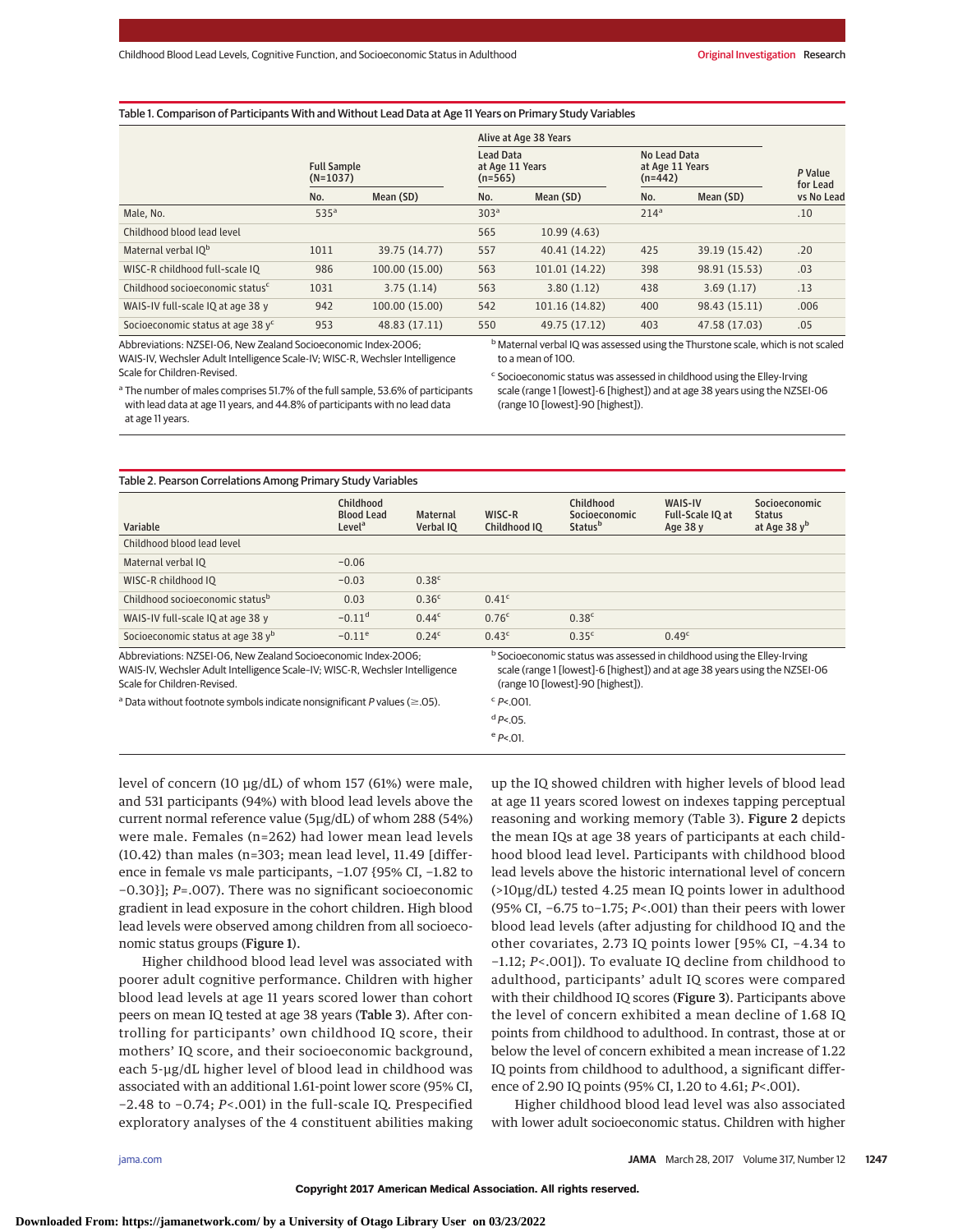

Blood Lead Level at Age 11 y, μg/dL

Figure 1. Distribution of Blood Lead Levels at Age 11 Years









Box and whisker plots and histograms depict the distribution of childhood blood lead levels for participants from families of low–, middle–, and high–socioeconomic status based on the 6-point Elley-Irving scale (categories 1 and 2 [low status], 3 and 4 [middle status], 5 and 6 [high status]), which codes participants' parents' occupations and their associated income and education levels. High blood lead levels were observed in all status groups. Of the 563 participants, 2 were not assigned a childhood socioeconomic status score. The box and whisker plots show the median (vertical black line inside the box), lower and upper interquartile ranges (IQRs; left and right borders of the box), lower-bound value equal to the 25th percentile minus 150% of the IQR and upper-bound value equal to the 75th percentile plus 150% of the IQR (whiskers), and outlier observations (black circles). The histogram interval bins represent whole integers of blood lead level, and the blue segment on each y-axis indicates the numeric range from 0 to 15.

blood lead levels at age 11 years attained lower levels of socioeconomic status as adults than cohort peers (Table 3). After controlling for participants' own childhood IQ score, their mothers' IQ score, and their socioeconomic background, each 5-μg/dL higher level of blood lead in childhood was associated with an additional 1.79-unit lower score (95% CI, −3.17 to −0.40; *P*=.01) in socioeconomic status. Figure 2 shows the mean socioeconomic status at age 38 years of participants at each childhood blood lead level. Participants with childhood blood lead levels above the historic international level of concern (>10 μg/dL) attained a mean socioeconomic level 4.51 points lower in adulthood (95% CI, −7.38 to −1.64; *P*=.002) than their peers with lower blood lead levels (after adjusting for childhood socioeconomic status and the other covariates, 3.42 units lower, 95% CI, −5.98 to −0.85; *P*=.009).<sup>11</sup> To evaluate socioeconomic mobility directly, participants' adult socioeconomic status was compared with that of their parents on the same 6-point social class scale (Figure 3). Participants above the level of concern exhibited an absolute mean decline of 0.18 social class scale points on the 6-point scale. In contrast, those at or below the level of concern exhibited a mean increase of 0.12 social class scale points from childhood to adulthood, a significant difference of 0.30 scale points (95% CI, 0.04 to 0.55; *P*=.02).

The association between childhood blood lead levels and socioeconomic status decline from childhood to adulthood was partially but significantly mediated by decline in IQ from childhood to adulthood after adjusting for covariates. IQ decline accounted for 40% of the association between childhood blood lead levels and downward socioeconomic mobility, significantly reducing the association between childhood blood lead levels and socioeconomic status change, Sobel test of mediation *P*=.002 (eFigure in the [Supplement\)](http://jama.jamanetwork.com/article.aspx?doi=10.1001/jama.2017.1712&utm_campaign=articlePDF%26utm_medium=articlePDFlink%26utm_source=articlePDF%26utm_content=jama.2017.1712).

Descriptive statistics for study variables used in sensitivity analyses are presented in eTable 1 in the [Supplement](http://jama.jamanetwork.com/article.aspx?doi=10.1001/jama.2017.1712&utm_campaign=articlePDF%26utm_medium=articlePDFlink%26utm_source=articlePDF%26utm_content=jama.2017.1712) along with the [results](http://jama.jamanetwork.com/article.aspx?doi=10.1001/jama.2017.1712&utm_campaign=articlePDF%26utm_medium=articlePDFlink%26utm_source=articlePDF%26utm_content=jama.2017.1712) of the sensitivity analyses (eTable 2 in the [Supplement\)](http://jama.jamanetwork.com/article.aspx?doi=10.1001/jama.2017.1712&utm_campaign=articlePDF%26utm_medium=articlePDFlink%26utm_source=articlePDF%26utm_content=jama.2017.1712). Subjecting the lead measure to a logarithmic transformation, correcting for hematocrit levels, and adding additional covariates did not materially alter the results.

## **Discussion**

This longitudinal analysis of the association between childhood blood lead levels and adult cognitive function and socioeconomic status revealed 3 findings. First, childhood blood lead level was associated with lower adult IQ scores nearly 3 decades later, reflecting cognitive decline following childhood lead exposure. There were significant associations between childhood blood lead levels and lower scores on the Perceptual Reasoning IQ and the Working Memory IQ, but no significant association with the Verbal Comprehension IQ or the Processing Speed IQ. These associations remained significant after adjusting for the participants' childhood IQs, their mothers' IQs, and their social class backgrounds.

Second, childhood blood lead level was associated with lower adult socioeconomic status, reflecting downward social mobility following childhood lead exposure. These associations too remained significant after adjusting for the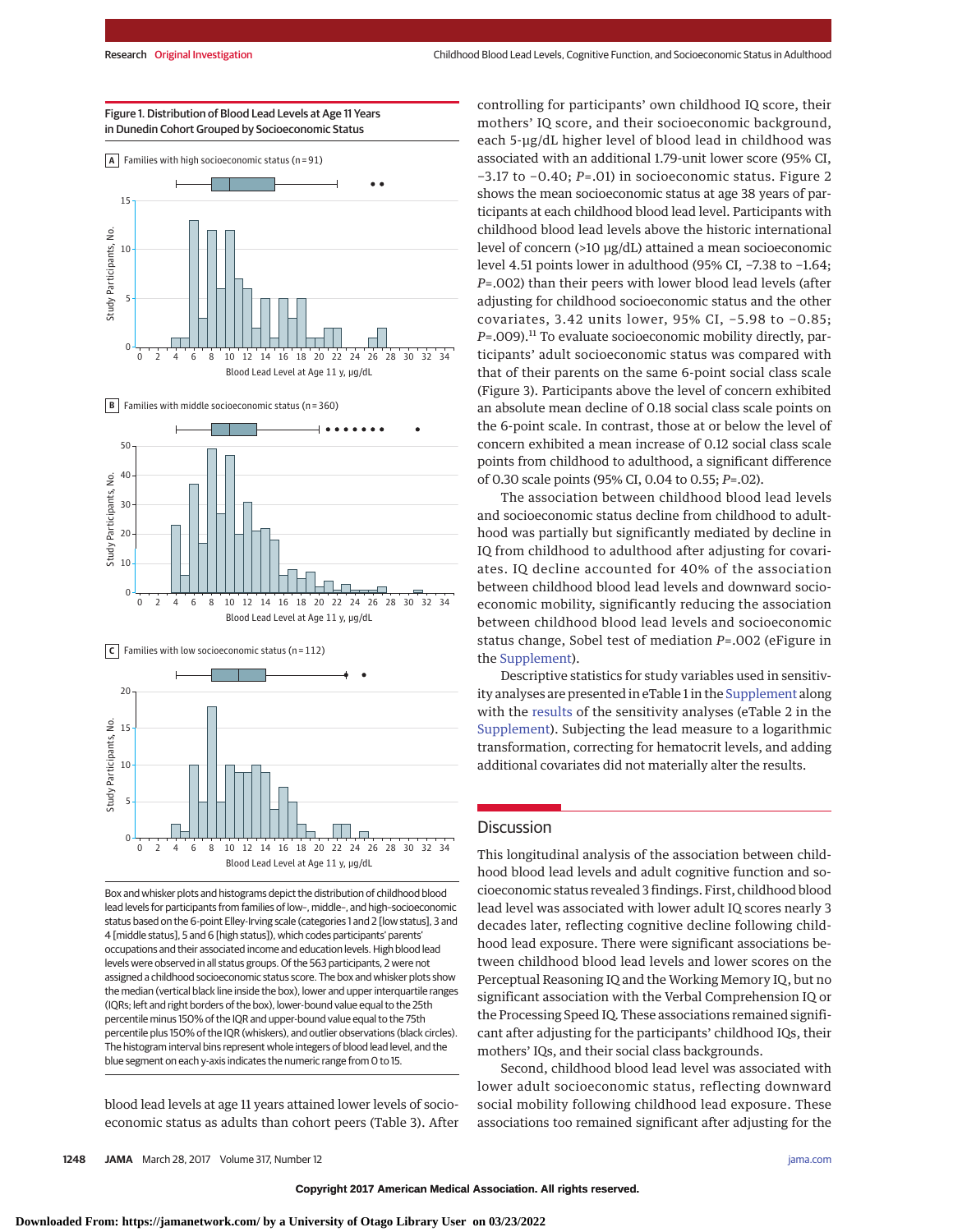|                                           | <b>Adjusted by Sex</b>               |         | Fully Adjusted <sup>b</sup>          |         |  |
|-------------------------------------------|--------------------------------------|---------|--------------------------------------|---------|--|
|                                           | Regression B Coefficient<br>(95% CI) | P Value | Regression B Coefficient<br>(95% CI) | P Value |  |
| WAIS-IV Adult IQ <sup>c</sup>             |                                      |         |                                      |         |  |
| Full-scale IQ <sup>d</sup>                | $-1.97$ ( $-3.34$ to $-0.59$ )       | .005    | $-1.61$ ( $-2.48$ to $-0.74$ )       | < .001  |  |
| Verbal Comprehension IQ <sup>e</sup>      | $-1.39$ ( $-3.01$ to 0.23)           | .09     | $-1.01$ ( $-2.18$ to 0.16)           | .09     |  |
| Perceptual Reasoning IQ <sup>e</sup>      | $-2.36$ ( $-3.69$ to $-1.03$ )       | < 0.001 | $-2.07$ ( $-3.14$ to $-1.01$ )       | < .001  |  |
| Working Memory IQ <sup>e</sup>            | $-1.52$ ( $-2.95$ to $-0.08$ )       | .04     | $-1.26$ ( $-2.38$ to $-0.14$ )       | .03     |  |
| Processing Speed IQ <sup>e</sup>          | $-0.91$ ( $-2.19$ to 0.37)           | .16     | $-0.70$ ( $-1.85$ to 0.45)           | .23     |  |
| Adult socioeconomic status <sup>d,f</sup> | $-1.94$ ( $-3.50$ to $-0.37$ )       | .02     | $-1.79$ ( $-3.17$ to $-0.40$ )       | .01     |  |

Table 3. Association Between Childhood Blood Lead Levels at Age 38 Years and Adult IQ and Adult Socioeconomic Status<sup>a</sup>

Abbreviations: NZSEI-06, New Zealand Socioeconomic Index-2006; WAIS-IV, Wechsler Adult Intelligence Scale-IV.

<sup>a</sup> Of the study participants alive at age 38 years with childhood blood lead measured, 94% (n=533) also had present data on all the covariates and the IQ outcome measures, and 96% (n=541) had present data on all the covariates and the socioeconomic status outcome measure. Regression coefficients indicate change in outcome per 5μg/dL increase in childhood blood lead level.

b Covariates in the fully adjusted model were sex, maternal IQ, participants' childhood IQ, and childhood socioeconomic status.

<sup>c</sup> IQs were assessed using the WAIS-IV (score range, 40-160) and standardized to a mean SD of 100 (15).

<sup>d</sup> Primary outcome.

<sup>e</sup> Secondary outcome.

<sup>f</sup> Socioeconomic status was assessed at age 38 years using the NZSEI-06 (range, 10 [lowest]-90 [highest]).

Figure 2. Association of Childhood Blood Lead Level With WAIS-IV IQ and Socioeconomic Status in Adulthood



Both panels are unadjusted for covariates and show mean outcomes in adulthood (circles) and 95% CIs (error bars) for each 5-μg/dL higher level of blood lead in childhood. For panel A, each 5-μg/dL higher level of blood lead in childhood was associated with an additional 1.97-point lower score (95% CI, −3.34 to −0.59; P=.005) in adult Wechsler Adult Intelligence Scale-IV (WAIS-IV) **B** Adult socioeconomic status by childhood blood lead levels



full-scale IQ and (in panel B) an additional 1.94-unit lower score (95% CI, −3.50 to −0.37; P=.02) in adult socioeconomic status (assessed at age 38 years using the New Zealand Socioeconomic Index-2006 [range, 10 {lowest}-90 {highest}]; see Table 3).

participants' childhood IQs, their mothers' IQs, and their social class backgrounds.

Third, the relationship between childhood lead exposure and downward social mobility by midlife was partially but significantly mediated by cognitive decline following childhood lead exposure.

These results suggest that cognitive impairment associated with childhood lead exposure can persist and may worsen somewhat across decades (27 years in this study) to age 38 years. Each 5-μg/dL higher blood lead level in childhood was associated with an additional 1.61-point lower score in adult IQ after adjusting for covariates. The effect sizes for adult cognitive impairment that were detected are small and do not constitute the extent of impairment that would attract clinical treatment. They are, however, similar to IQ deficits associated with other notable childhood risk factors, such as

very low birth weight.<sup>26</sup> Despite being mild, the cognitive decline evident among lead-exposed children was accompanied by altered socioeconomic life trajectories, measurable as small but detectable downward social mobility by midlife for the most-exposed children regardless of their origins.

This study had the advantage of being able to use lead assays archived 3 decades ago, in a representative sample of children that is relatively large by the standards of research studies on lead exposure and that has been observed to midlife. A strength of this study was the lack of social gradient in lead exposure observed in the Dunedin cohort. This afforded the opportunity to examine the long-term association between childhood lead exposure and adult outcomes without having to first disentangle exposure to lead from exposure to other harmful and often intertwined adversities, particularly poverty. The study's findings are thus consistent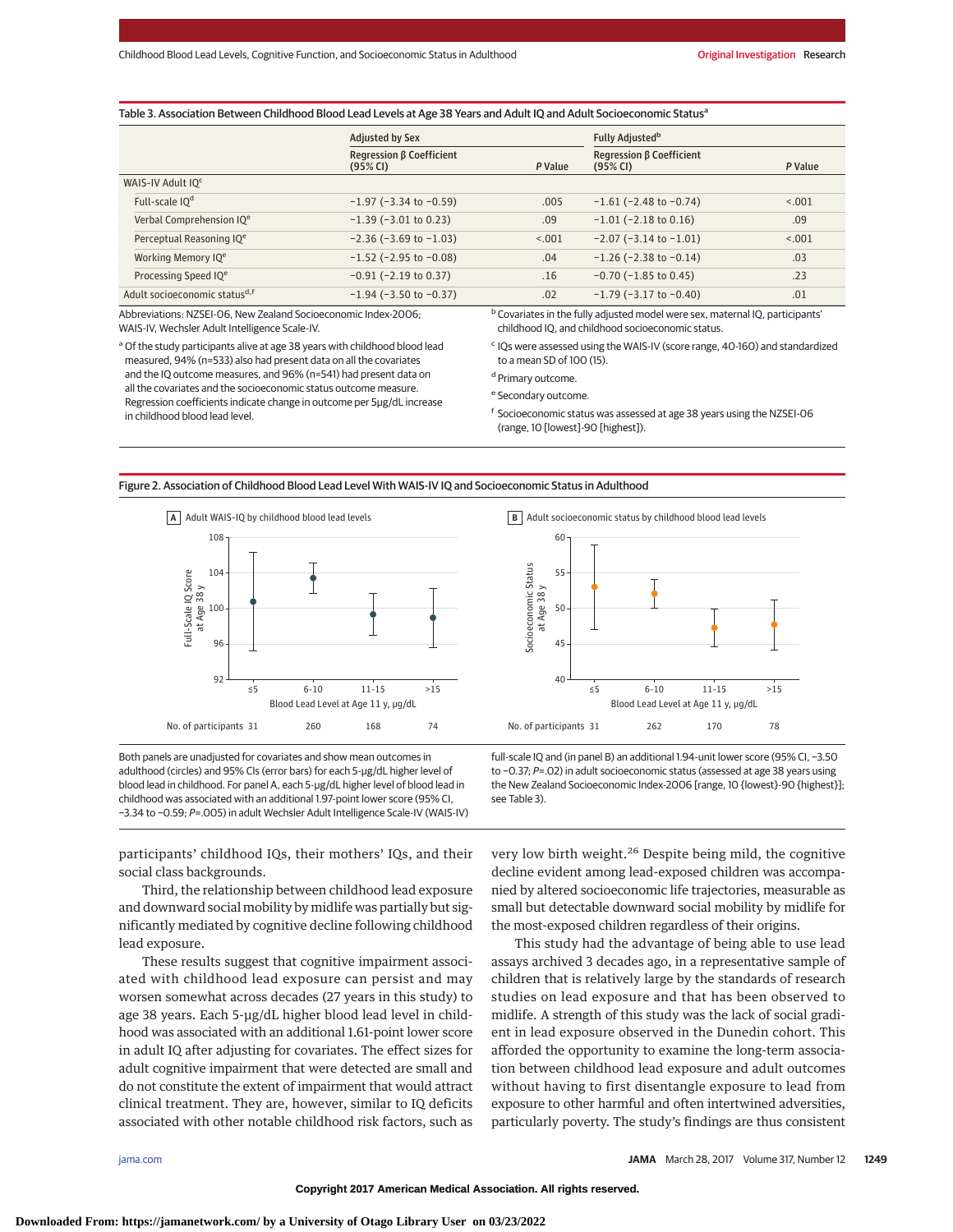**B** Change in socioeconomic status by childhood blood lead levels

1.0

0.5

 $\mathfrak{c}$ 

Change in Socioeconomic Status Between Childhood and Age 38 y

Change in Socioeconomic<br>Status Between Childhood<br>and Age 38 y

–0.5





Both panels are unadjusted for covariates and show mean change in outcome from childhood to adulthood (circles) and 95% CIs (error bars) for each 5-μg/dL higher level of blood lead in childhood. To create IQ change scores, childhood IQ was subtracted from the adult IQ, with both IQs measured on matched scales (Wechsler Intelligence Scale for Children-Revised [WISC-R] for child IQ and Wechsler Adult Intelligence Scale-IV [WAIS-IV] for adult IQ). To create socioeconomic status change scores, childhood (ie, parental) socioeconomic status was subtracted from adult socioeconomic status with both status

 $-1.0$ Blood Lead Level at Age 11 y, μg/dL No. of participants 31 ≤5 6-10 262 11-15 170  $>15$ 78 variables measured on comparable 6-category scales (the Elley-Irving scale for childhood and the New Zealand Socioeconomic Index [NZSEI-06] for adulthood) assessing socioeconomic status in New Zealand by assigning occupations into 1 of 6 socioeconomic status groups (range, 1 [lowest, eg, unskilled laborer]-6 [highest, eg, professional]). For panel A, each 5-μg/dL

higher level of blood lead in childhood was associated with a 1.61-point decline (95% CI, −2.48 to −0.74; P<.001) in full-scale IQ and (in panel B) a 1.79-unit decline (95% CI, −3.17 to −0.40; P=.01) in socioeconomic status (see Table 3).

with, but cannot prove, the hypothesis that lead exerts a degradative effect on cognitive ability and a downward pull on socioeconomic status over time regardless of childrens' cognitive ability or socioeconomic status in early life. That said, these findings may not generalize to those settings where, as in the United States, lead exposure is concentrated among the poor in larger cities and near former lead-emitting industry sites.<sup>27</sup> Because this study's sample was primarily white, the findings also require replication in more ethnically diverse samples.

There are limitations to this study. Although mean blood lead levels in this New Zealand cohort were comparable with other developed-city cohorts born in the early 1970s, the lead level gradient observed in the Dunedin cohort was almost entirely (94% of participants) above the current blood lead reference value for clinical attention (5  $\mu$ g/dL).<sup>25</sup> This study's results may not, therefore, be informative about the longterm consequences of very low lead exposures (<7.5  $\mu$ g/dL).<sup>28</sup> Because the only measure of childhood lead exposure was taken at age 11 years, this study could not evaluate sensitive periods of vulnerability to lead or evaluate cumulative exposure across childhood, although blood lead level measured at school age may be "a reasonable proxy for lifetime exposure" up to that point.<sup>3</sup> There were also no measures of cumulative lead exposure to midlife, such as cortical bone-lead level. This study could not, therefore, evaluate the differential influences of early-life vs later-life lead exposure. Recent studies of older adults suggest that lead exposure in adulthood is associated with impaired cognitive function and accelerated cognitive decline in late life.<sup>29-31</sup> Although cumulative lead exposure in adulthood is an important metric for understanding the potential harms of lead absorbed across the lifespan, this study was focused on understanding the long-term consequences of early-life lead exposure. During the lifetime of the Dunedin cohort participants, lead exposure was reduced after childhood, as New Zealand began to phase lead out of its gasoline in the late 1980s and removed it entirely in 1996.<sup>10</sup> In many similar cities in developed countries, adults now in middle age will have also experienced their greatest lead exposures during childhood.3,12,13 In addition, this study was observational and correlational, and therefore does not establish a causal relation between lead exposure and outcomes, such as would be the case in a hypothetical experiment with children randomly assigned to lead exposure.

Notwithstanding its limitations, this study may hold implications for clinical practice and public policy. The results indicate that childhood exposures to lead can be linked with cognitive and socioeconomic outcomes detectable more than 3 decades later. For the clinician, evidence of cognitive decline from childhood to adulthood may argue for increased attention to possible early intervention with lead-exposed children.<sup>32</sup> For communities that have experienced collective lead exposure events and for countries where lead exposures are still routinely above health standards, the findings raise questions about the reasonable duration and magnitude of public responses. Just as the problem of toxic lead exposure in homes appears to persist, so too do the poor outcomes associated with such exposure. Short-lived public responses to community lead exposure may not be enough.

## **Conclusions**

In this cohort born in New Zealand in 1972-1973, childhood lead exposure was associated with lower cognitive function and socioeconomic status at age 38 years and with declines in IQ and with downward social mobility. Childhood lead exposure may have long-term ramifications.